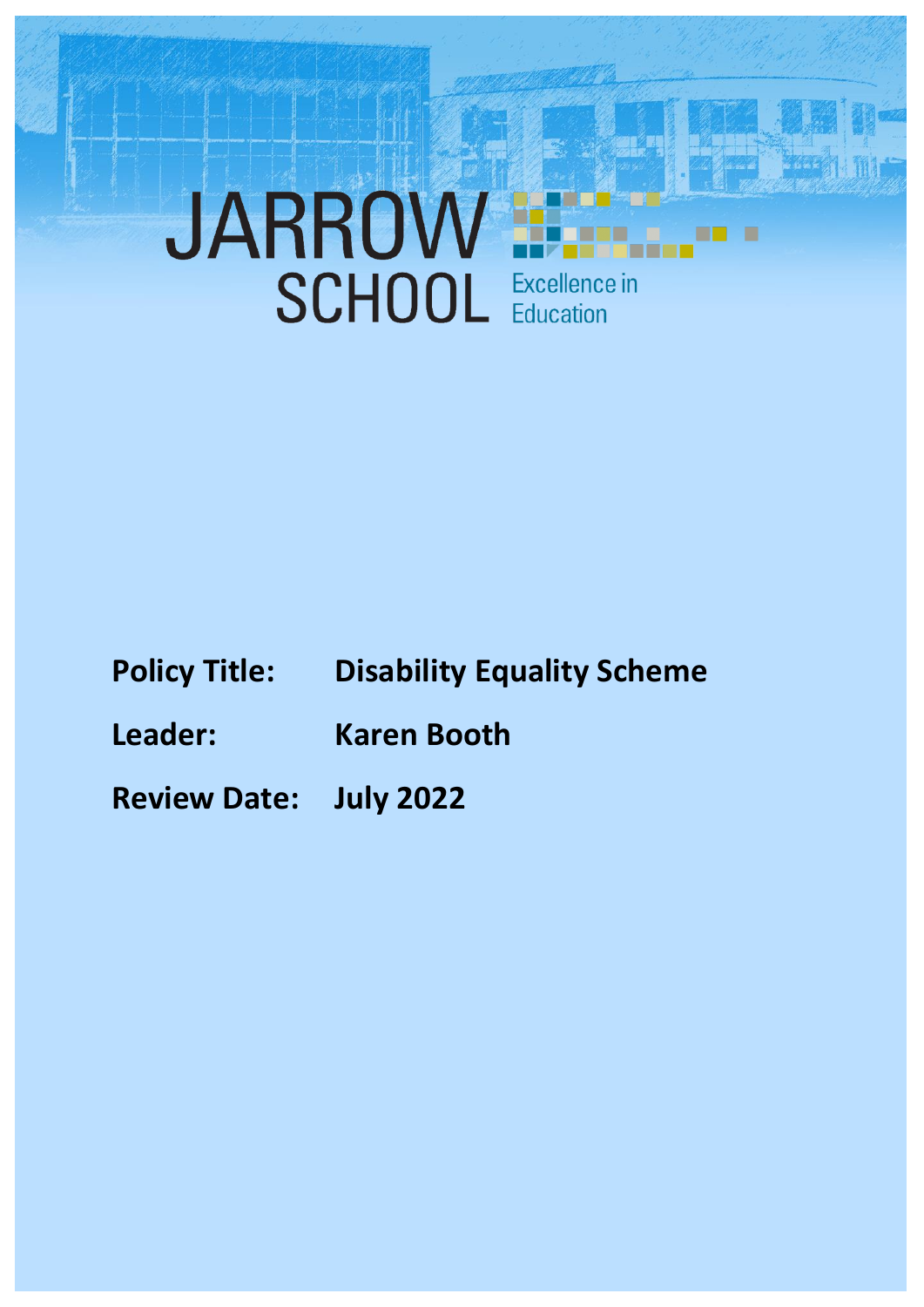## **Disability Equality Scheme**

# **1. Disability Equality Scheme Overview**<br>**1.1** What do we understand by "disability"?

What do we understand by "disability"?

#### **2. The General Duty**

- **3. Specific Duty - How we will meet the General Duty**
- 3.1 Involvement of Disabled People in Developing the Scheme
- 3.2 Developing a voice for disabled pupils, staff and parents/carer
- 3.3 The Governing Board
- 3.4 Removing barriers
- 3.5 Disability in the Curriculum, including teaching and learning
- 3.6 Eliminating harassment and bullying
- 3. 7 Reasonable Adjustments
- 3.8 School Facility Lettings
- 3.9 Contractors & Procurement
- 3.10 Information, Performance and Evidence
	- a. Pupil Achievement
	- b. Learning Opportunities
	- c. Social Relationships
	- d. Employing, promoting and training disabled staff
- 3.11 Impact Assessment
- 3.12 Reviewing/Monitoring

#### **Review Date**

#### **Senior Member of Staff Responsible**

**Designated Members of Staff**

**Governor Responsible**

**Appendix 1 DES Action Plan**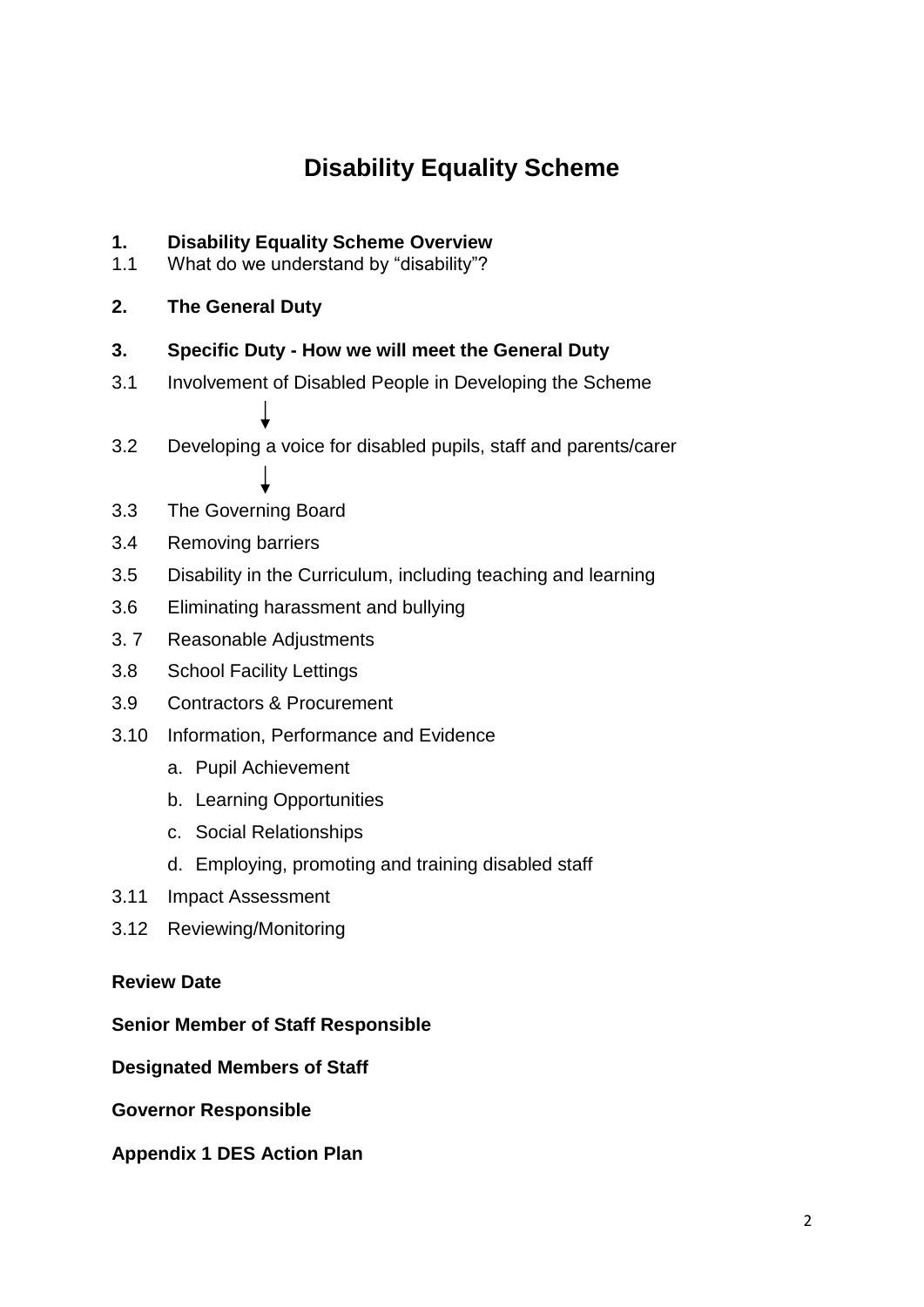### **Disability Equality Scheme**

#### **1. Disability Equality Scheme Overview**

The school is committed to ensuring equal treatment of all its employees, pupils and any others involved in the school community, with any form of disability and will ensure that disabled people are not treated less favourably in any procedures, practices and service delivery.

This school will not tolerate harassment of disabled people with any form of impairment, and will also consider pupils who are carers of disabled parents, in line with the schools equal opportunity/equality and diversity policy.

The Disability Amendment Act 2012 requires all public authorities, including schools, to produce and publish a Disability Equality Scheme. A Scheme is basically a strategy and action plan as to how your school are going to promote disability equality and eliminate discrimination.

This new law requires organisations across the public sector (including hospitals, local and central government, schools and colleges) to be proactive in ensuring that disabled people are treated fairly. It is all about including equality for disabled people, into the culture of public authorities in practical and demonstrated ways.

The basic requirement for Jarrow School when carrying out its functions is to have due regard to do the following:

- Promote equality of opportunity between disabled people and other people
- Eliminate discrimination that is unlawful under the disability discrimination act
- Eliminate harassment of disabled people that is related to their disability
- Promote positive attitudes towards disabled people
- Encourage participation by disabled people in public life
- Take steps to meet disabled people's needs, even if this requires more favourable treatment.

The Disability Equality Scheme must include a statement of:

- How disabled people were involved in the Scheme's development
- Methods for impact assessment
- Action plan to fulfill the general duty
- Arrangements for gathering information on employment, education delivery and its functions
- Arrangements for putting information gathered to use, in particular in reviewing the effectiveness of the action plan and in preparing subsequent Disability Equality Schemes
- Within three years of the Scheme being published, take the steps set out in its action plan and put into effect the arrangements for gathering and making use of information
- Publish an annual report containing a summary of the steps taken under the action plan, the results of its information gathering and the use to which it has put the information.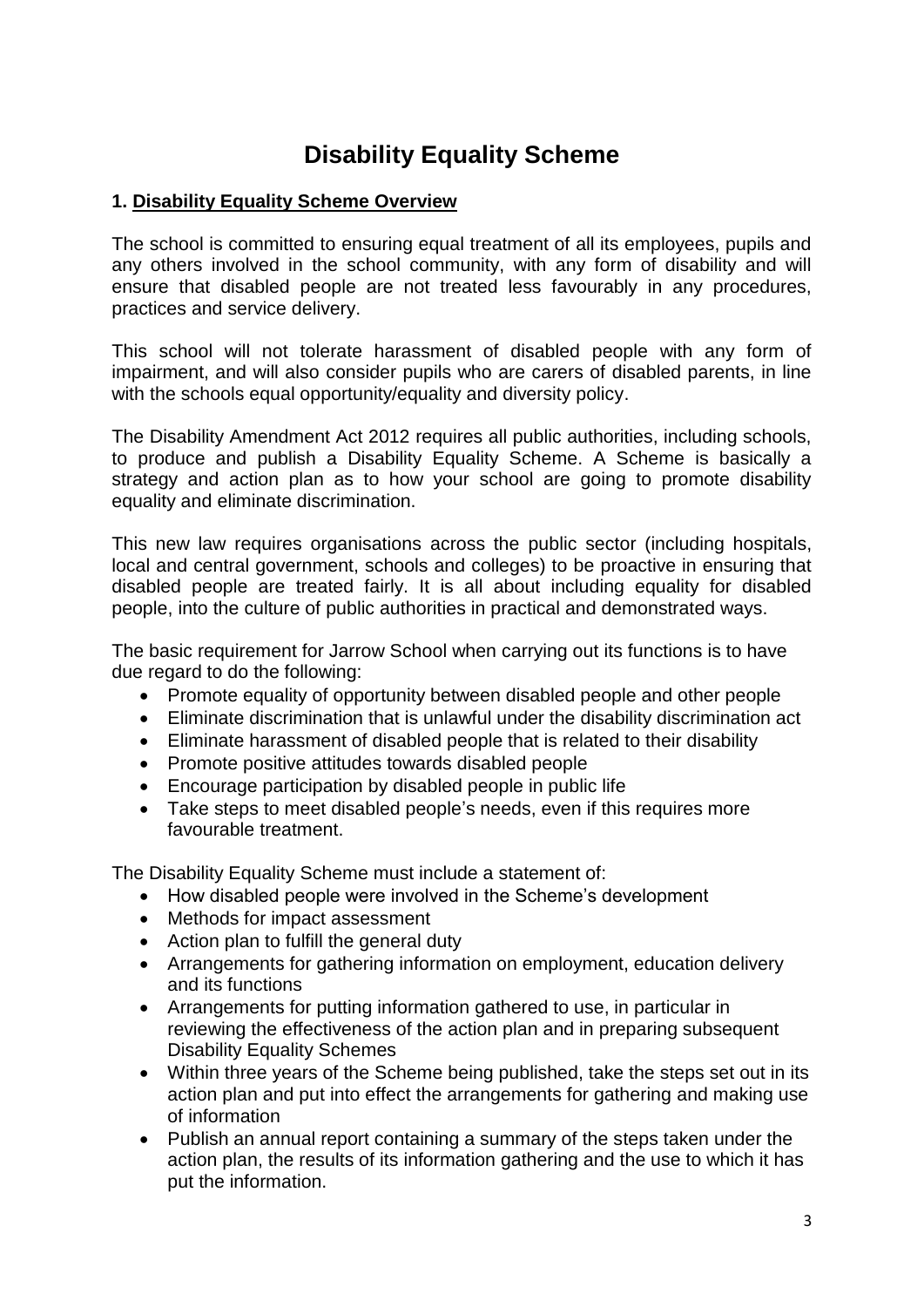Implementation: Once the scheme is written and approved it will need to be published. The core of the work is taking forward the actions, improving the performance through the school's outcomes of impact assessments, building up the information base about performance on disability equality, integrating it into school plans and actually improving and changing things for disabled people.

The Scheme and Action Plan need to be reviewed **every 3 years** and an annual progress report published annually.

Recommended Actions:

- To ensure that the Disability Equality Scheme is approved by the governing board and that it is reviewed annually and a progress report published
- To ensure that schools collect and report on employment, promotion and training data for disabled staff
- To ensure that schools collect and report on attainment, exclusion, admissions and transition data for disabled pupils
- In partnership with the head teacher and senior leadership team identify ways in which the school can identify and address gaps
- Review and consider areas that have an impact on diversity in the workforce e.g. recruitment procedures, and let the LA know if training and/or support is required
- Ensure that Disability Impact Assessments are carried out on all Policies, Procedures and Practices, both new and existing.

#### **1.1 What do we understand by "disability"?**

"Disability is a physical or mental impairment which has a substantial and long-term adverse effect on a person's ability to carry out normal day-to-day activities", (DDA 1995 Part 1 para. 1.1).

This definition was amended and broadened in December 2005 under the 2005 Disability Amendment Act and again in July 2012

- People with cancer or surviving cancer are now included, as are people with HIV and Multiple Sclerosis from the point of diagnosis
- For a mental impairment the need for it to be clinically well recognised has been removed.

The Disability Equality in Education (DEE) recommends that all pupils with SEN and those with long term medical needs be treated as disabled for the purposes of the Act and for equality. This is in addition to all pupils with long-term impairments, which have a significant impact on their day-to-day activities.

Jarrow School uses the "social model" of disability, as adopted by South Tyneside Council, as the basis for its work to improve equality for and tackle discrimination against disabled people. This model says that it is the world and society that creates barriers that limit or prevent disabled people from enjoying the same opportunities as people who are not disabled (South Tyneside Council Equality & Diversity Policy).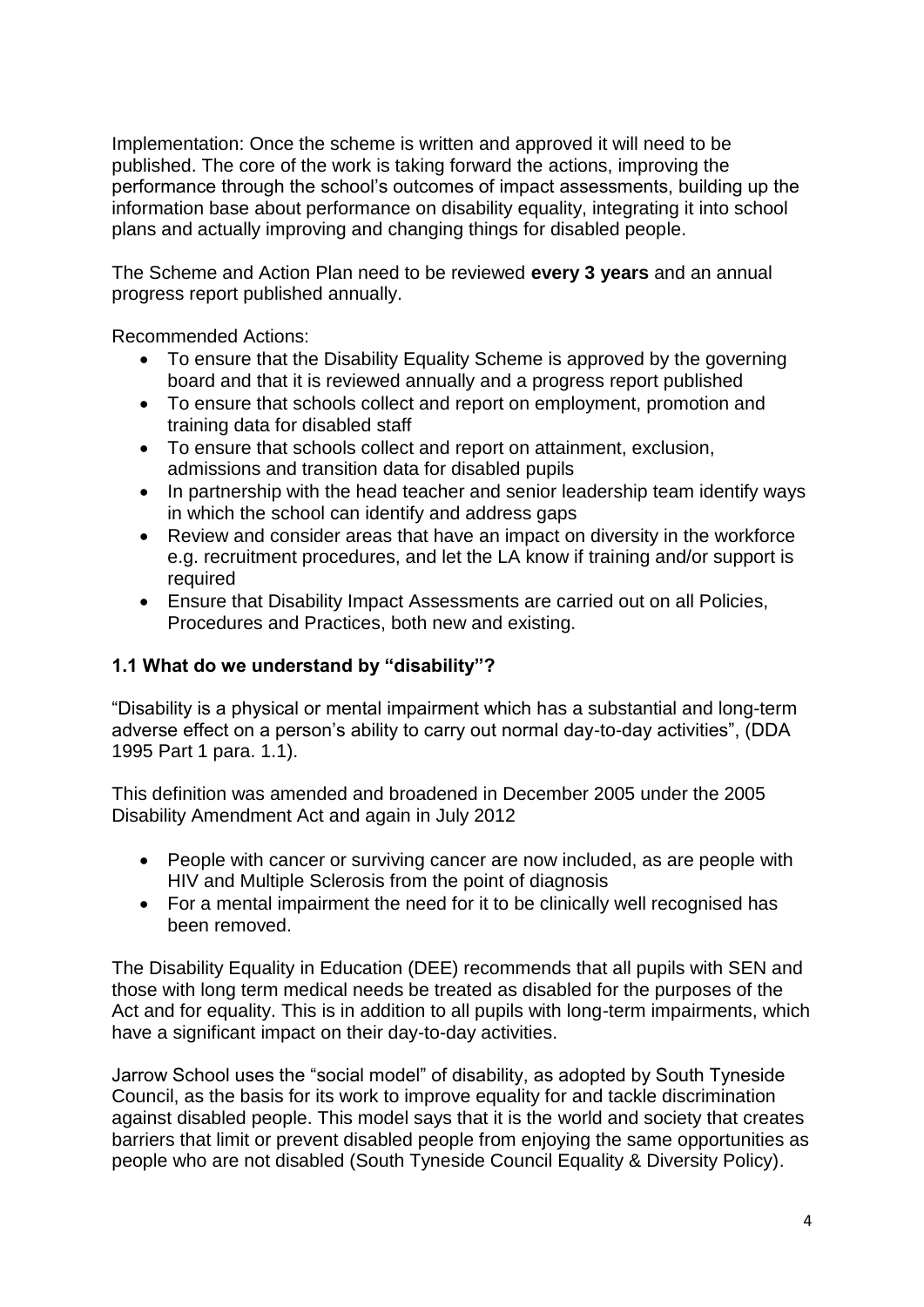Jarrow School "recognises that disability is not caused by the individuals, but by the physical, environmental and attitudinal barriers which exist in the education system and in society as a whole" The social model of disability is used throughout our work. We understand that the definition of disability under the Act is different from the eligibility criteria for special educational needs provision. This means that disabled pupils may or may not have special educational needs. Jarrow School that social, educational and behavioural difficulties are part of this definition.

For other definitions see the Disability Rights Commission website or the SEN Code of Practice.

#### **2. The General Duty**

We will actively seek to:

- promote equality of opportunity between disabled persons and other persons
- eliminate discrimination that is unlawful under the Act
- eliminate harassment of disabled persons that is related to their disabilities
- promote positive attitudes towards disabled persons –This means not representing people in a demeaning way, and it also means not pretending they don't exist and not representing them anywhere at all
- encourage participation by disabled persons in public life -It is also important to respect the wishes of disabled children in an educational setting so that they do not feel pushed into activities they do not wish to take part in
- take steps to take account of disabled persons' disabilities, even where that involves treating disabled persons more favourably than other persons.

#### **3. How we will meet the General Duty & Specific Duty**

The production of this disability equality scheme provides us with a framework for integrating disability equality into all aspects of school life and demonstrates how we are seeking to meet the specific duty i.e. to produce a Disability Equality Scheme for our school.

Actions are taken to increase access to the curriculum, the physical environment and the provision of information, including measures to increase participation such as: directly asking pupils with a disability to be on the student council; advocacy support to help pupils with school participation. Jarrow School ensures that children with disabilities can participate in lunchtime activities, school plays or school trips.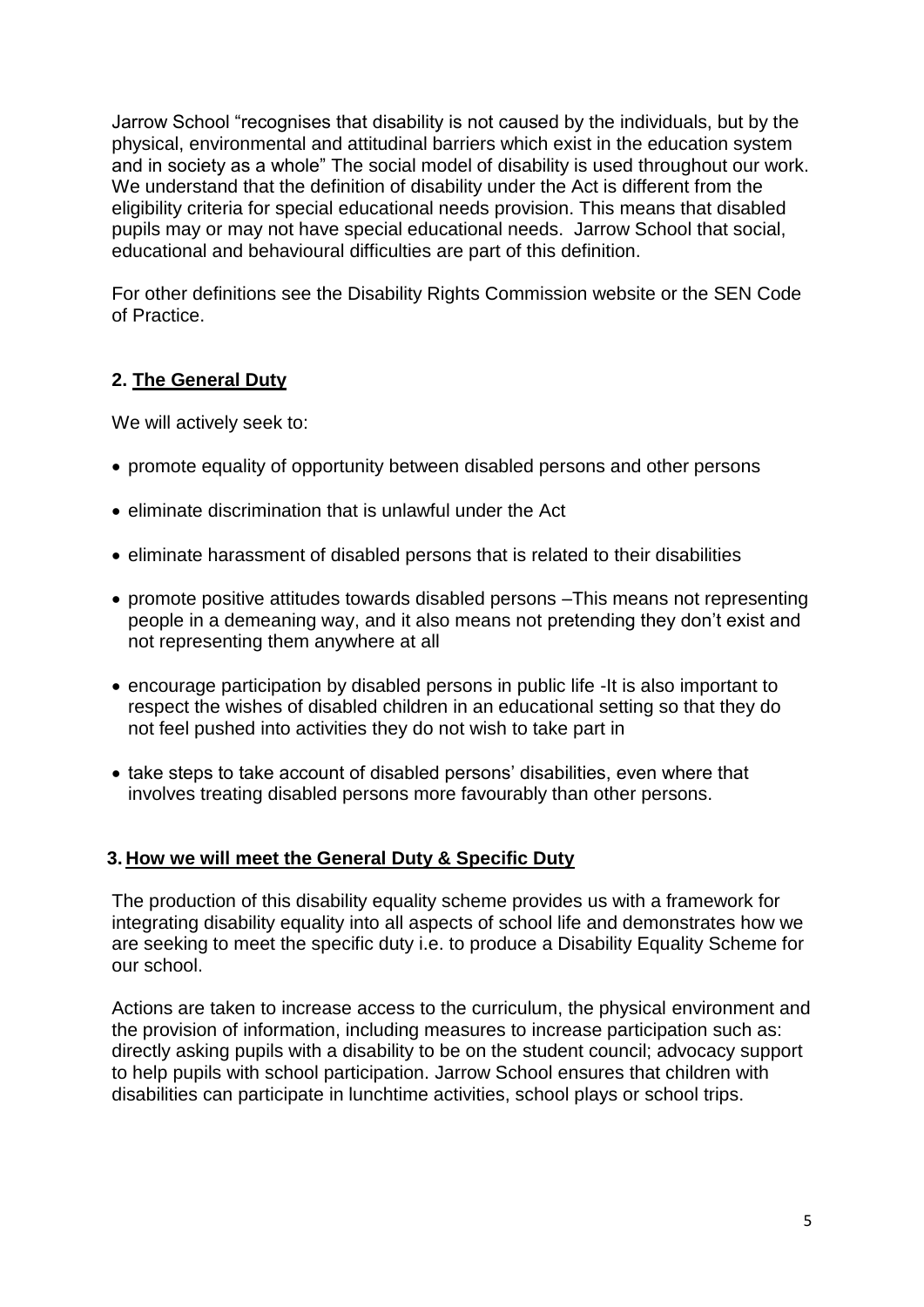#### **3.1 Involvement of Disabled People in Developing the Scheme**

Disabled pupils, staff, parents and disabled members of the community are involved in developing the scheme. The school records need to show all students with SEN and/or a disability and any actions taken to involve pupils, including outcomes that have been achieved e.g. results of questionnaires, feedback from individual pupils and parents/carers etc.

#### **3.2 Developing a voice for disabled pupils, staff and parents/carers**

Pupils and parents/carers are engaged in mentor sessions, review meetings, transition planning, etc. The school encourages disabled pupils, staff and parents/carers to participate in consultation and debate.

#### **3.3 The Governing Body**

The governing body consults with parents/carers and supports disabled parents/carers and community members proposals to become governors.

#### **3.4 Removing barriers**

Jarrow school will endeavour to remove physical, curriculum and information (communications) barriers to promote disability equality. In line with the Children and Families Act 2014 arrangements are in place regarding school admissions to ensure that students with medical conditions are fully supported.

#### **3.5 Disability in the Curriculum, including teaching and learning**

Developing positive attitudes etc.

#### **3.6 Eliminating harassment and bullying**

Refer to school harassment and bullying policy- ensure latter is clear in how discrimination, bullying, harassment of disabled children and adults will be dealt with.

#### **3.7 Reasonable Adjustments**

How effective are reasonable adjustments and how do you measure their effectiveness? e.g. teaching and learning breaks, lunchtime, after school clubs and trips (out of school activities).

#### **3.8 School Facility Lettings**

Use by the community and parents etc (e.g. more disabled parking if letting for a function- part 3 of DDA)

#### **3.9 Contractors & Procurement**

Are contractors employing disabled people ? is there training available to contracted staff on disability awareness? - are they aware of disability issues, including harassment and bullying particularly if in contact with pupils/staff?, (consider re:catering/school staff are they aware who has food allergies (wheat, sugar etc) do they promote disability?

#### **3.10 Information, Performance and Evidence**

#### **a. Pupil Achievement**

Information collected on pupils based on special educational needs categories will not necessarily capture all those pupils who are disabled. Pupil achievement will also